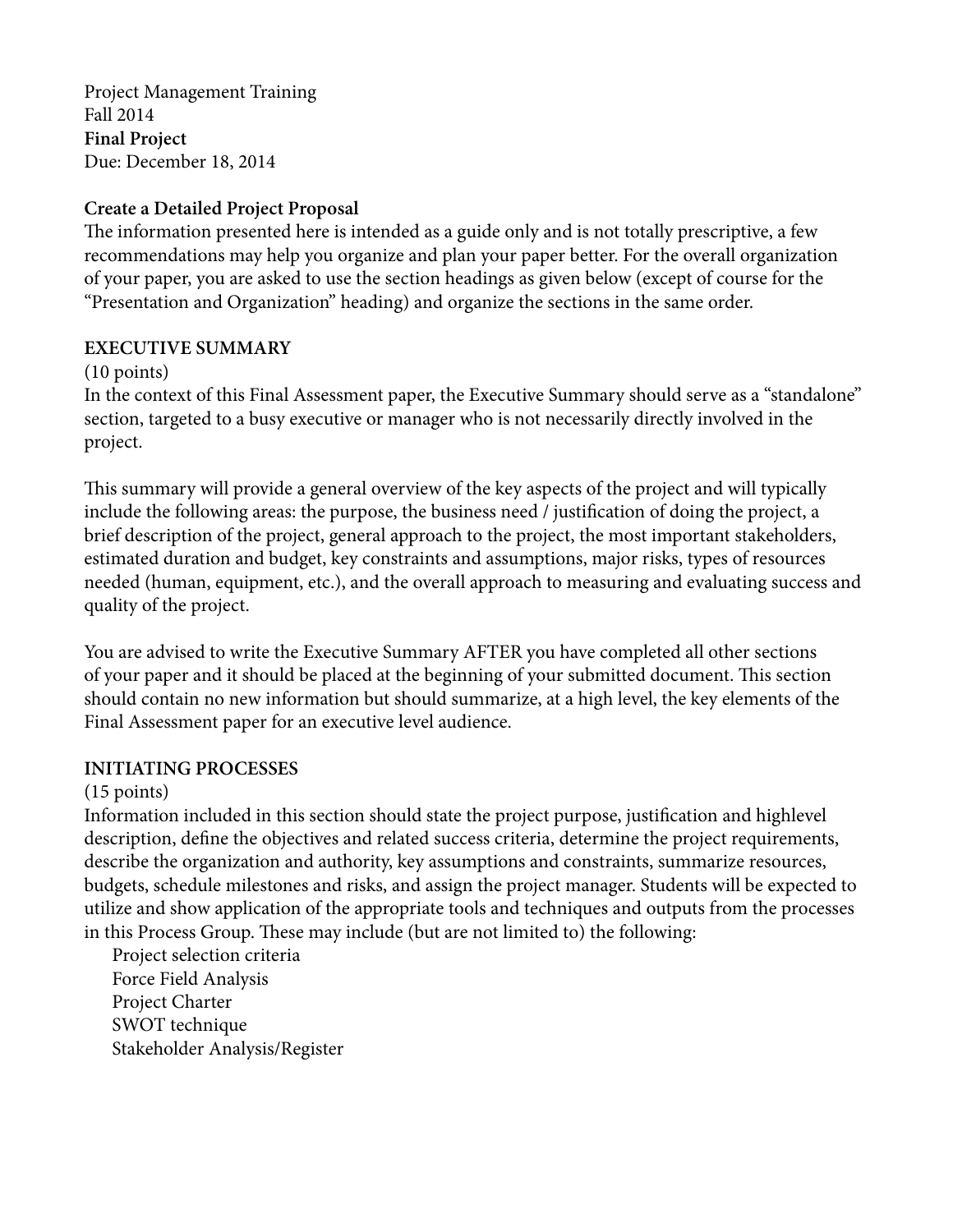### **PLANNING PROCESSES**

(40 points)

Develop a comprehensive project plan. Be sure to define the project scope, subdivide the project into major deliverables, identify relevant activities, estimate activity durations, determine resource requirements, construct and analyze the project network. Describe how you will estimate resources, recruit and organize the project team, their schedule and document their work. Determine a project schedule and show evidence of cost estimation and budgeting. Students will be expected to utilize and show application of the appropriate tools and techniques and outputs from the Planning Processes. These may include (but are not limited to) the following:

Collecting requirements Project Scope Statement Work Breakdown Structure (WBS) Network diagram Project schedule Cost estimating Organizational and resource planning Quality planning Human resource requirements / assignments Communications planning Stakeholder planning Risk planning, identification, analysis and response planning Procurement planning Other subsidiary Management Plans as required Other supporting details as required

# **EXECUTING AND MONITORING & CONTROLLING PROCESSES**

# (15 points)

Describe and demonstrate, by possibly using sample processes and forms, what needs to be measured and/or verified / validated and how, how changes will be managed and controlled, how project performance and budget will be tracked and reported, how contracts will be obtained, signed and administered, how you will execute risk management and quality assurance and control measures, how the project team will be acquired, developed and managed, how other key stakeholder's expectations / engagements will be managed, and how issues will be tracked.

# **CLOSING PROCESSES**

(10 points)

Describe and demonstrate, by possibly using sample processes and forms, how you will turn the project over to the customer, obtain acceptance and close contracts, what project documentation will be archived, where and how, and what information the final Closeout Report will contain, including lessons learned.